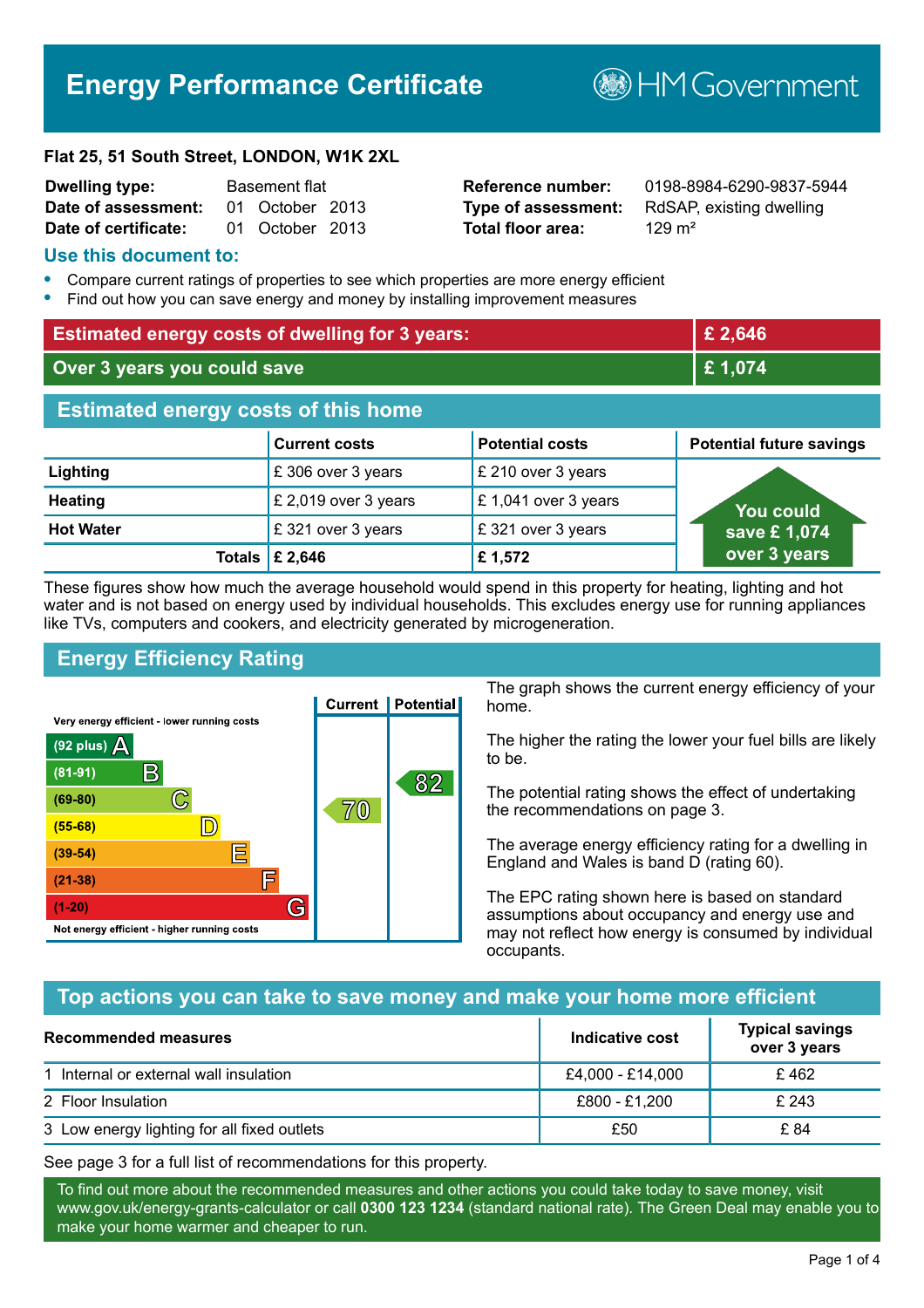## **Summary of this home's energy performance related features**

| <b>Element</b>        | <b>Description</b>                             | <b>Energy Efficiency</b> |
|-----------------------|------------------------------------------------|--------------------------|
| Walls                 | Solid brick, as built, no insulation (assumed) | ★★☆☆☆                    |
| Roof                  | (another dwelling above)                       |                          |
| Floor                 | Solid, no insulation (assumed)                 |                          |
| Windows               | Single glazed                                  | ★☆☆☆☆                    |
| Main heating          | Community scheme                               | ★★★★☆                    |
| Main heating controls | Flat rate charging, programmer and TRVs        | ★★★☆☆                    |
| Secondary heating     | None                                           |                          |
| Hot water             | Community scheme                               | ★★★★☆                    |
| Lighting              | Low energy lighting in 50% of fixed outlets    | ★★★★☆                    |

Current primary energy use per square metre of floor area: 167 kWh/m² per year

The assessment does not take into consideration the physical condition of any element. 'Assumed' means that the insulation could not be inspected and an assumption has been made in the methodology based on age and type of construction.

#### **Low and zero carbon energy sources**

Low and zero carbon energy sources are sources of energy that release either very little or no carbon dioxide into the atmosphere when they are used. Installing these sources may help reduce energy bills as well as cutting carbon. There are none provided for this home.

#### **Your home's heat demand**

For most homes, the vast majority of energy costs derive from heating the home. Where applicable, this table shows the energy that could be saved in this property by insulating the loft and walls, based on typical energy use (shown within brackets as it is a reduction in energy use).

| <b>Heat demand</b>           | <b>Existing dwelling</b> | Impact of loft<br>insulation | Impact of cavity<br>wall insulation | Impact of solid<br>wall insulation |
|------------------------------|--------------------------|------------------------------|-------------------------------------|------------------------------------|
| Space heating (kWh per year) | 10,800                   | N/A                          | N/A                                 | (2,998)                            |
| Water heating (kWh per year) | 2,086                    |                              |                                     |                                    |

You could receive Renewable Heat Incentive (RHI) payments and help reduce carbon emissions by replacing your existing heating system with one that generates renewable heat, subject to meeting minimum energy efficiency requirements. The estimated energy required for space and water heating will form the basis of the payments. For more information, search for the domestic RHI on the www.gov.uk website.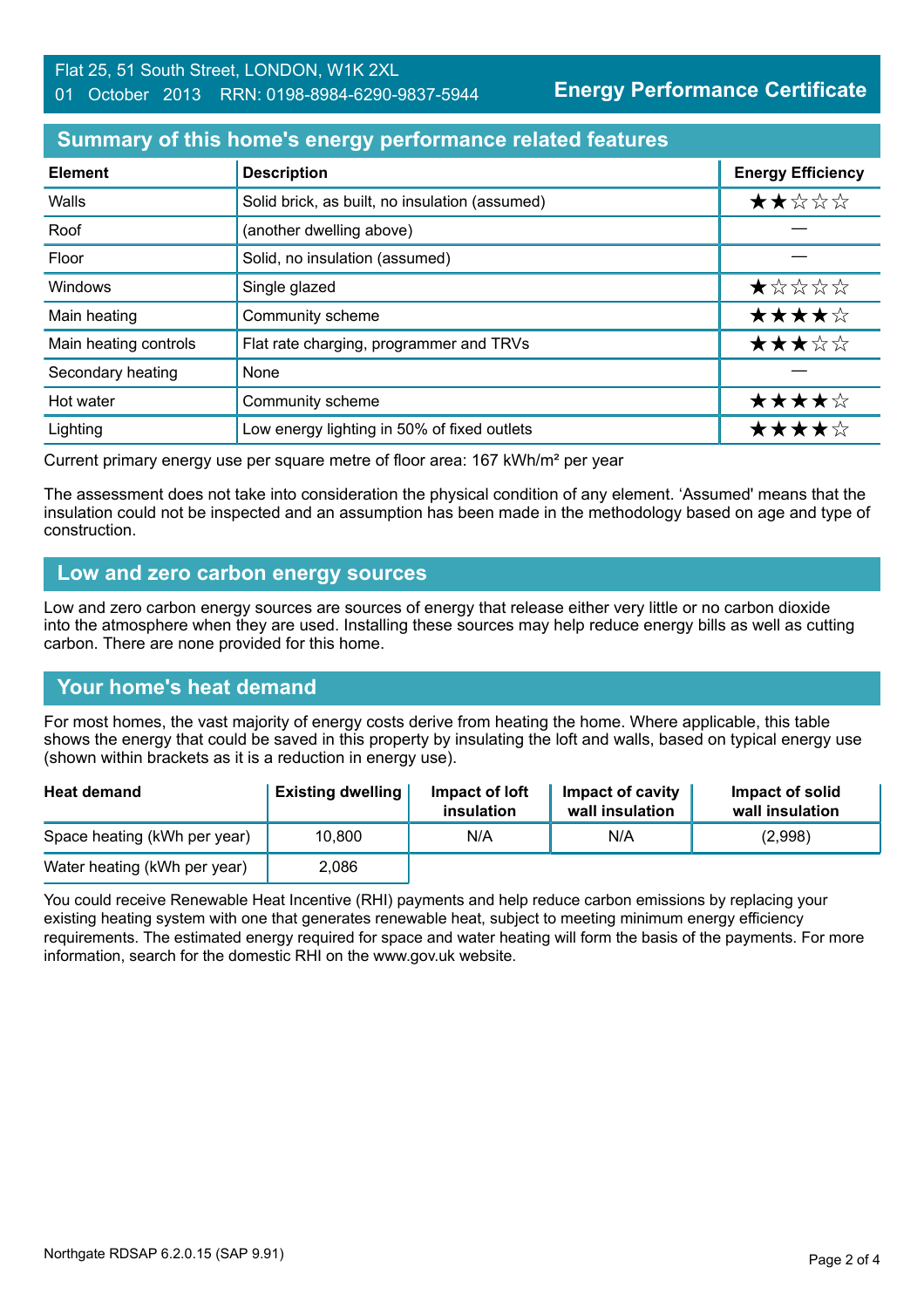#### Flat 25, 51 South Street, LONDON, W1K 2XL 01 October 2013 RRN: 0198-8984-6290-9837-5944

#### **Recommendations**

The measures below will improve the energy performance of your dwelling. The performance ratings after improvements listed below are cumulative; that is, they assume the improvements have been installed in the order that they appear in the table. Further information about the recommended measures and other simple actions you could take today to save money is available at www.gov.uk/energy-grants-calculator. Before installing measures, you should make sure you have secured the appropriate permissions, where necessary. Such permissions might include permission from your landlord (if you are a tenant) or approval under Building Regulations for certain types of work.

| <b>Recommended measures</b>                                       | Indicative cost  | <b>Typical savings</b><br>per year | <b>Rating after</b><br>improvement |
|-------------------------------------------------------------------|------------------|------------------------------------|------------------------------------|
| Internal or external wall insulation                              | £4,000 - £14,000 | £154                               | C75                                |
| <b>Floor Insulation</b>                                           | £800 - £1,200    | £ 81                               | <b>C78</b>                         |
| Low energy lighting for all fixed outlets                         | £50              | £28                                | C79                                |
| Replace single glazed windows with low-E double<br>glazed windows | £3,300 - £6,500  | £95                                | <b>B82</b>                         |

# **Opportunity to benefit from a Green Deal on this property**

Green Deal Finance allows you to pay for some of the cost of your improvements in instalments under a Green Deal Plan (note that this is a credit agreement, but with instalments being added to the electricity bill for the property). The availability of a Green Deal Plan will depend upon your financial circumstances. There is a limit to how much Green Deal Finance can be used, which is determined by how much energy the improvements are estimated to **save** for a 'typical household'.

You may be able to obtain support towards repairs or replacements of heating systems and/or basic insulation measures, if you are in receipt of qualifying benefits or tax credits. To learn more about this scheme and the rules about eligibility, call the Energy Saving Advice Service on **0300 123 1234** for England and Wales.